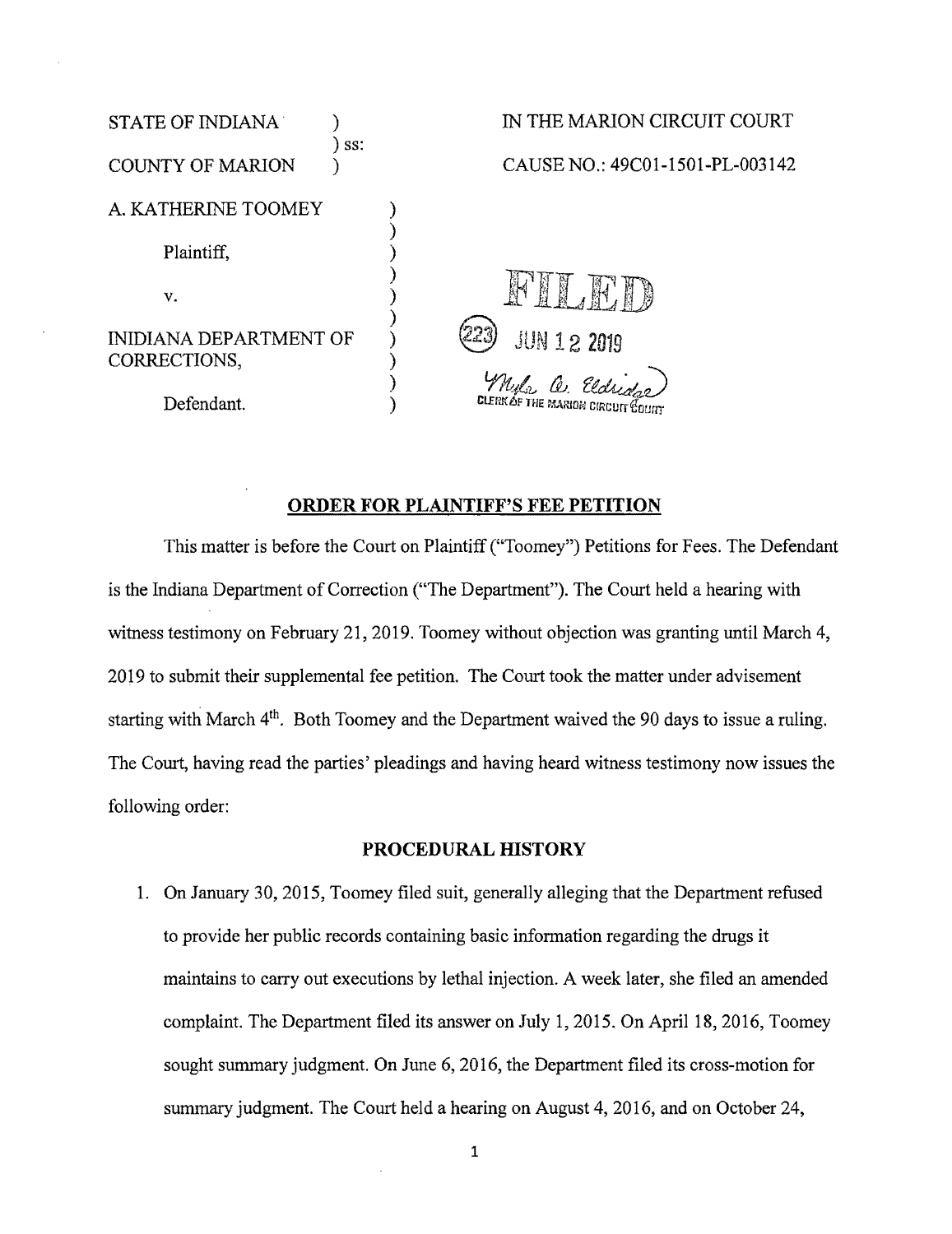2016, it entered summary judgment for Toomey and against the Department, leaving only the question ofToomey's attorney fees as provided in the Access to Public Records Act (APRA), Ind. Code§ 5-14-3-9(i).

- 2. The Order required the Department to "provide to the plaintiff all public records in its possession, including 'product packaging' that identify the manufacturers and vendors of pharmaceuticals used in the lethal injection process within 30 days ofthis order." The Court scheduled a hearing on fees for December 6, 2016.
- 3. On November 22, 2016, the Department filed a notice of appeal and asked the Court to stay execution of judgment without bond. It did not seek certification of the judgment as final under Ind. Trial Rule 54(B) or seek a discretionary interlocutory appeal under Appellate Rule 14(B).
- 4. On December 1, 2016, the Court granted the stay while the appeal was pending "or the Indiana Court of Appeals dismiss[es] the appeal for lack of a final judgment." On January 6, 2017, the Court of Appeals dismissed the appeal. On April 27, 2017, the Supreme Court denied the Department's petition seeking transfer of the dismissal.
- 5. On May 4, 2017, Toomey asked this Court to schedule the hearing on attorney fees as provided by APRA. The next day the Department objected, pointing to a newly enacted Statute at Ind. Code§ 35-38-6-l(e)-(f) ("Statute").
- 6. On June 16, 2017, the Department filed a motion to modify the October 2016 judgment in light of the Statute's provisions. The parties thereafter engaged in discovery. On February 22, 2018, Toomey filed her response, accompanied by documents she had obtained during discovery under a confidentiality agreement.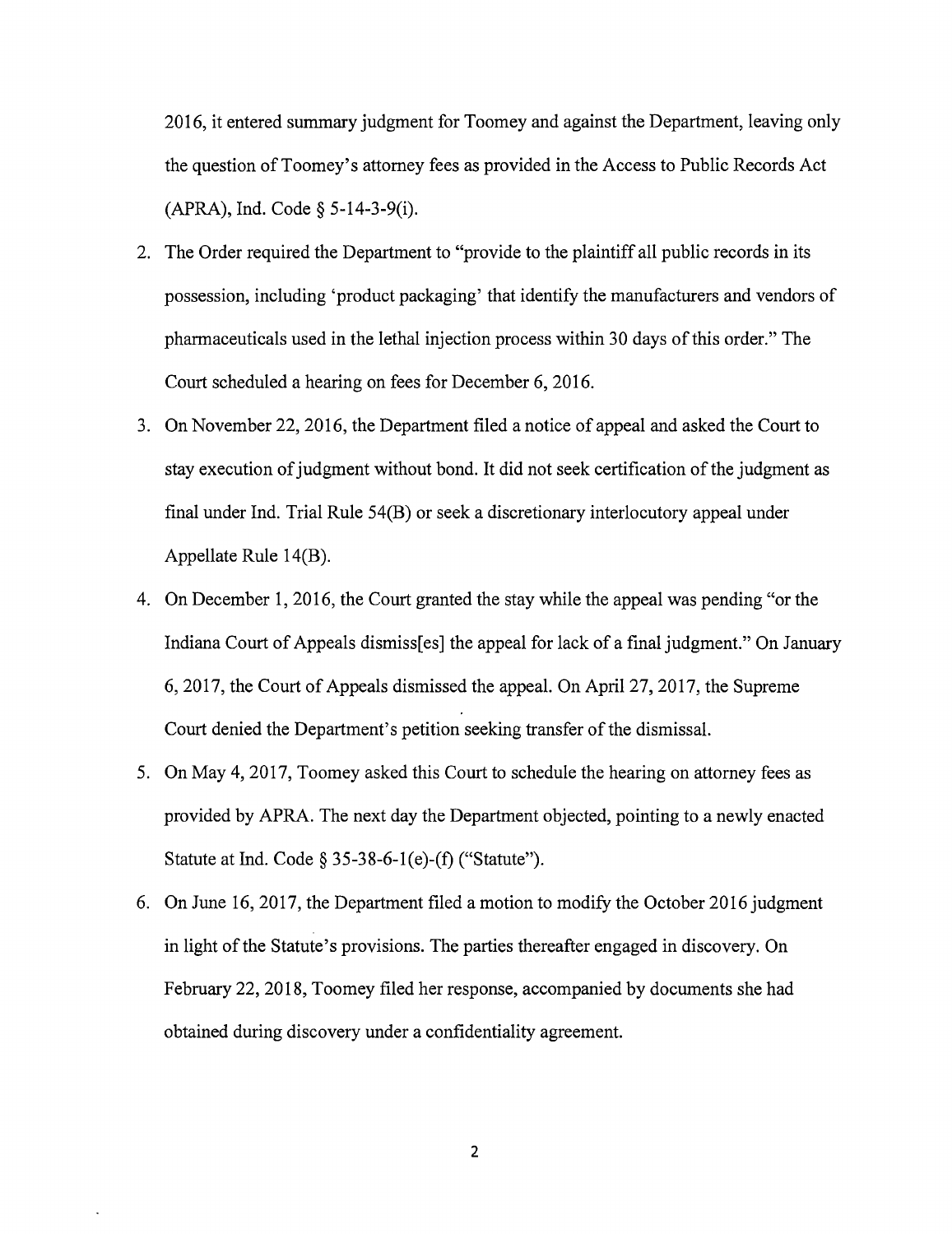- 7. On May 14, the Department filed its reply. The next day the Court held a hearing on whether the documents submitted with Toomey's response should be publicly accessible.
- 8. On July 12, 2018, the Court issued its ruling that the unredacted documents should remain under seal. On September 20, 2018, the parties appeared by counsel for a hearing on the Department's motion to modify the summary judgment Order.

#### **FACTUAL BACKGROUND**

9. On May 29, 2014, Toomey requested under APRA that the Department provide public records in its possession concerning drugs that the Department had purchased, maintained, intended, or considered for use in carrying out executions. *See* Ind. Code§§ 5-14-3-1-1 to -10 (APRA).

- 10. The Department refused to produce any documents. As it later did in this Court, the Department first claimed that product packaging is not a public record under APRA. Second, it asserted that Ind. Code§ 35-38-6-6 exempted documents that would identify persons who assisted in an execution. Third, it argued that 210 Ind. Admin. Code  $1-6-2(3)(C)$  exempted documents because the information might result in physical harm to another person. Fourth, it contended that Ind. Code  $\S$  5-14-3-4(b)(8) exempted certain records because they would jeopardize a security system.
- 11. On July 18, 2014, Toomey filed a formal complaint with the Office ofthe Public Access Counselor challenging the Department's refusal to provide any documents. After receiving a copy of the complaint, the Department produced some responsive documents. The produced documents responded to Ms. Toomey's request 8 above.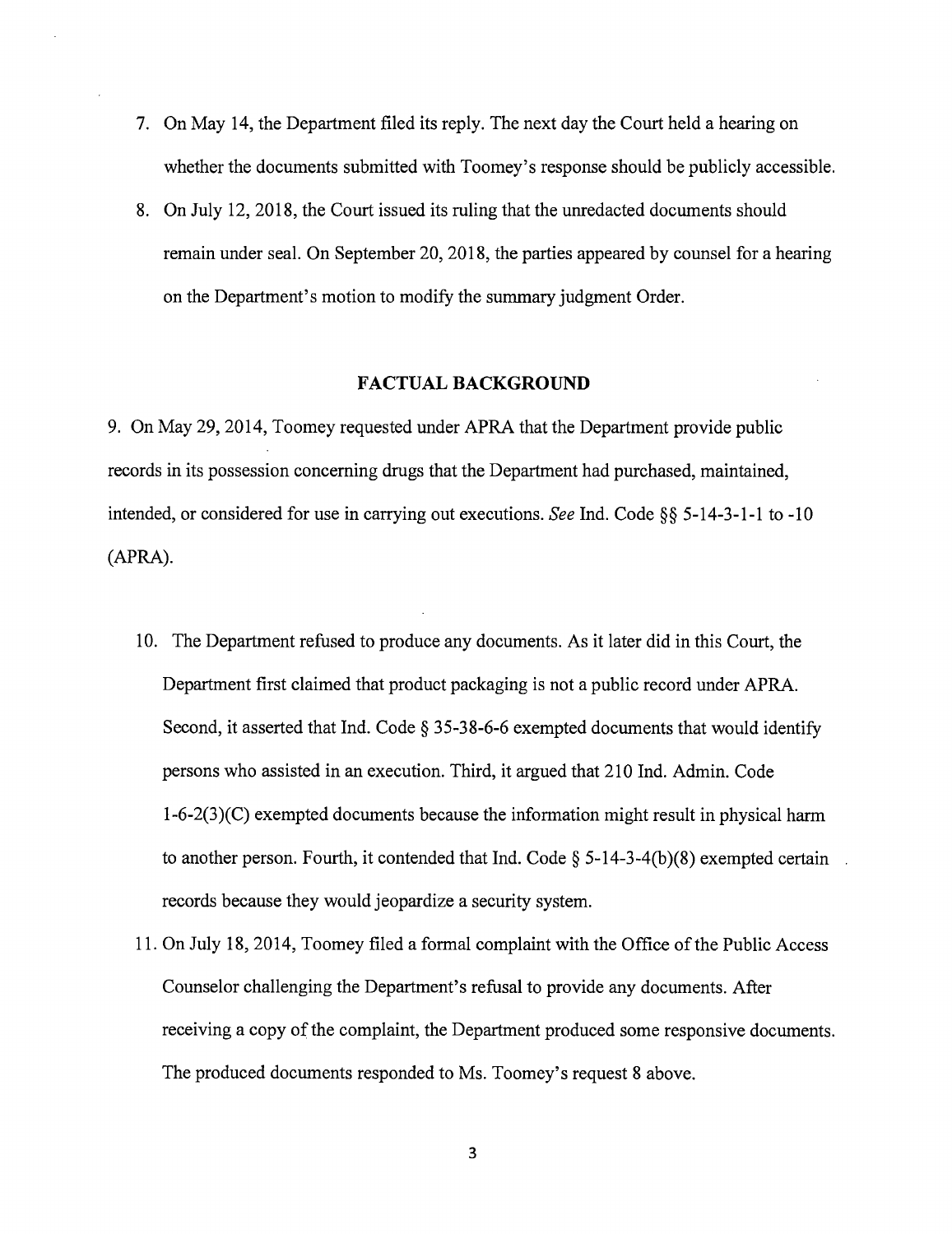- 12. On August 19, 2014, the Public Access Counselor rejected every one of the Department's grounds for withholding information, concluding the Department had violated APRA. On August 27, Toomey wrote the Department, asking the Department to produce the rest of the documents and pointing out that the produced correspondence was incomplete, including cut-off e-mails and missing attachments. The Department never responded.
- 13. In October 2015, the Department produced a second limited set of documents. This set included documents the Department characterized as "purchase orders" and invoices for execution drugs and a facility directive for the carrying out of death sentences.
- 14. After the 30(8)(6) deposition, the Department produced a fourth set of documents. This set included two logs, one for items held for executions and one for items held for training. Counsel's cover letter stated, "I believe the Department of Correction has produced all documents that are responsive to Ms. Toomey's request, either in redacted form or with the exception of the product packaging." The Department continues to withhold, at a minimum, records identifying the manufacturers and vendors of the drugs it uses in executions and the labels on the vials containing those drugs.
- 15. In April 2016 Ms. Toomey sought summary judgment. On June 23, 2016, the Department's Director of Legislative Services sent an e-mail to the Governor's Policy Director for Public Safety attaching a document titled "2017 Legislative Ideas." Among the ideas presented to the Governor was a proposed bill that would become the Statute.
- 16. On October 24, 2016, the Court issued an order granting Toomey's Motion for Summary Judgment and denying the Department's Cross-Motion for Summary Judgment. The Court concluded, among other things, that the Department was required to provide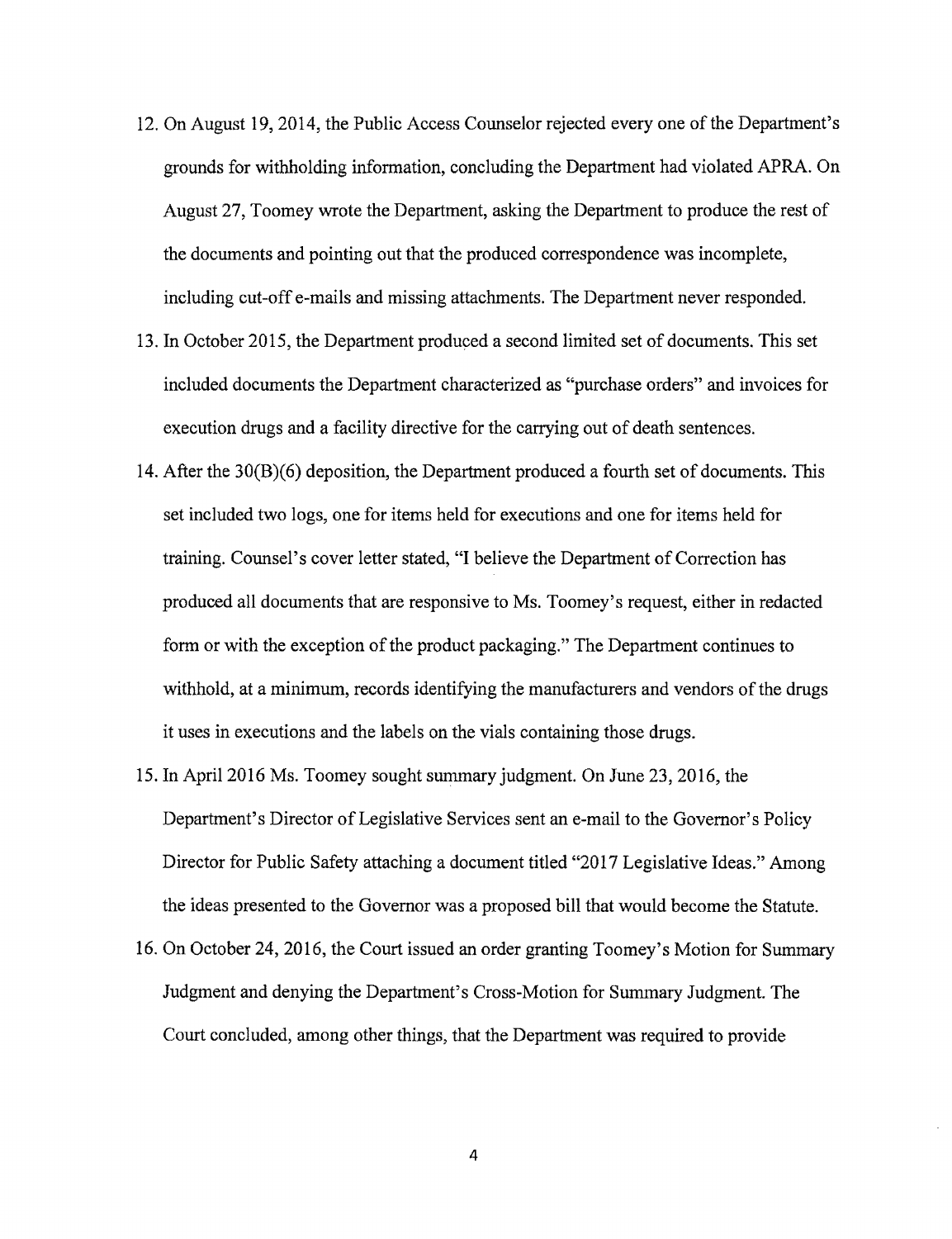Toomey with documents identifying the manufacturers and vendors of the drugs that the Department uses in executions.

- 17. On April 18, 2017, the Department's deputy commissioner e-mailed the Governor's legislative chief, saying, "[Name redacted]  $-1$  spoke with [name of Department's legislative services director redacted] about this. I believe these [sic] version is substantially similar to the earlier draft, and should be helpful in resolving the Toomey case, and serve the other purposes. I have no recommendations [sic] to make to it."
- 18. The language sent to the Governor's office found its way into a bill in the early hours of April 21, the last day of the 2017 session. The conference committee, without public hearing or notice, added the language in the final version of House Bill 1001, now Public Law 217-2017. That bill was the biennial budget. It was titled "An Act to amend the Indiana Code concerning state offices and administration and to make an appropriation."
- 19. On April 21, 2017, at approximately 2:00 a.m., an amendment was posted to House Bill 1001, which added Section 161 to the bill.
- 20. Section 158 of the Budget Bill added two subsections to the chapter on execution of death sentence in the Indiana Code:
	- (e) The department of correction may make and enter into a contract with an outsourcing facility, a wholesale drug distributor (as defined in IC 25-26-14-12), a pharmacy (as defined in IC 25-26-13-2), or a pharmacist (as defined in IC 25-26-13-2) for the issuance or compounding of a lethal substance necessary to carry out an execution by lethal injection. A lethal substance provided to the department of correction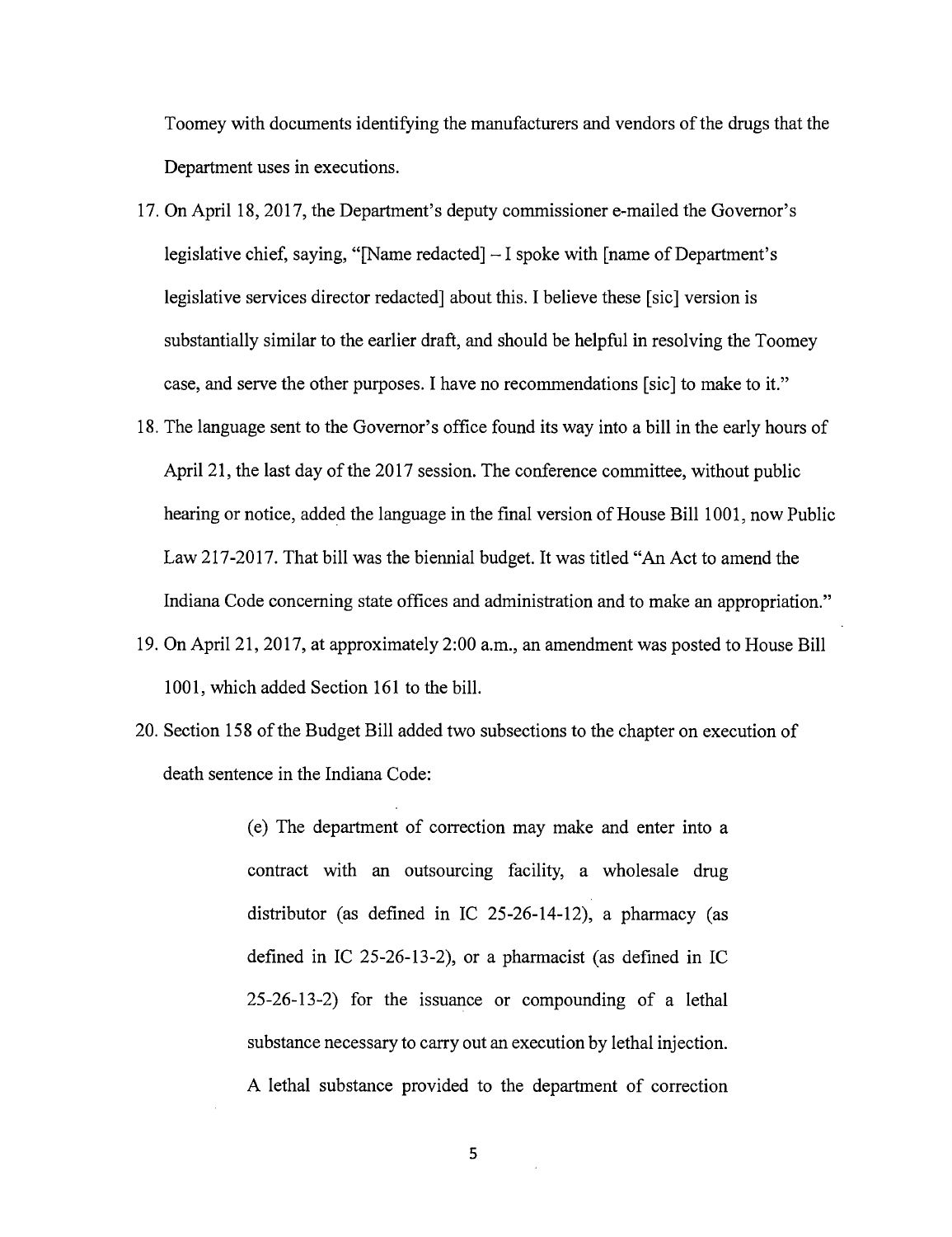under this subsection may be used only for the purpose of carrying out an execution by lethal injection ...

A pharmacist, a pharmacy, a wholesale drug distributor, or an outsourcing facility that provides a lethal substance to the department of correction under this subsection shall label the lethal substance with the name of the lethal substance, its dosage, a projected expiration date, and a statement that the lethal substance shall be used only by the department of correction for the purpose of carrying out an execution by lethal injection.

(f) The following are confidential, are not subject to discovery, and may not be introduced as evidence in any civil or criminal proceeding:

(1) The identity of a person described in subsection  $(e)$  that enters into a contract with the department of correction under subsection (e) for the issuance or compounding of lethal substances necessary to carry out an execution by lethal injection.

(2) The identity of an officer, an employee, or a contractor of a person described in subdivision (1 ).

(3) The identity of a person contracted by a person described in subdivision (1) to obtain equipment or a substance to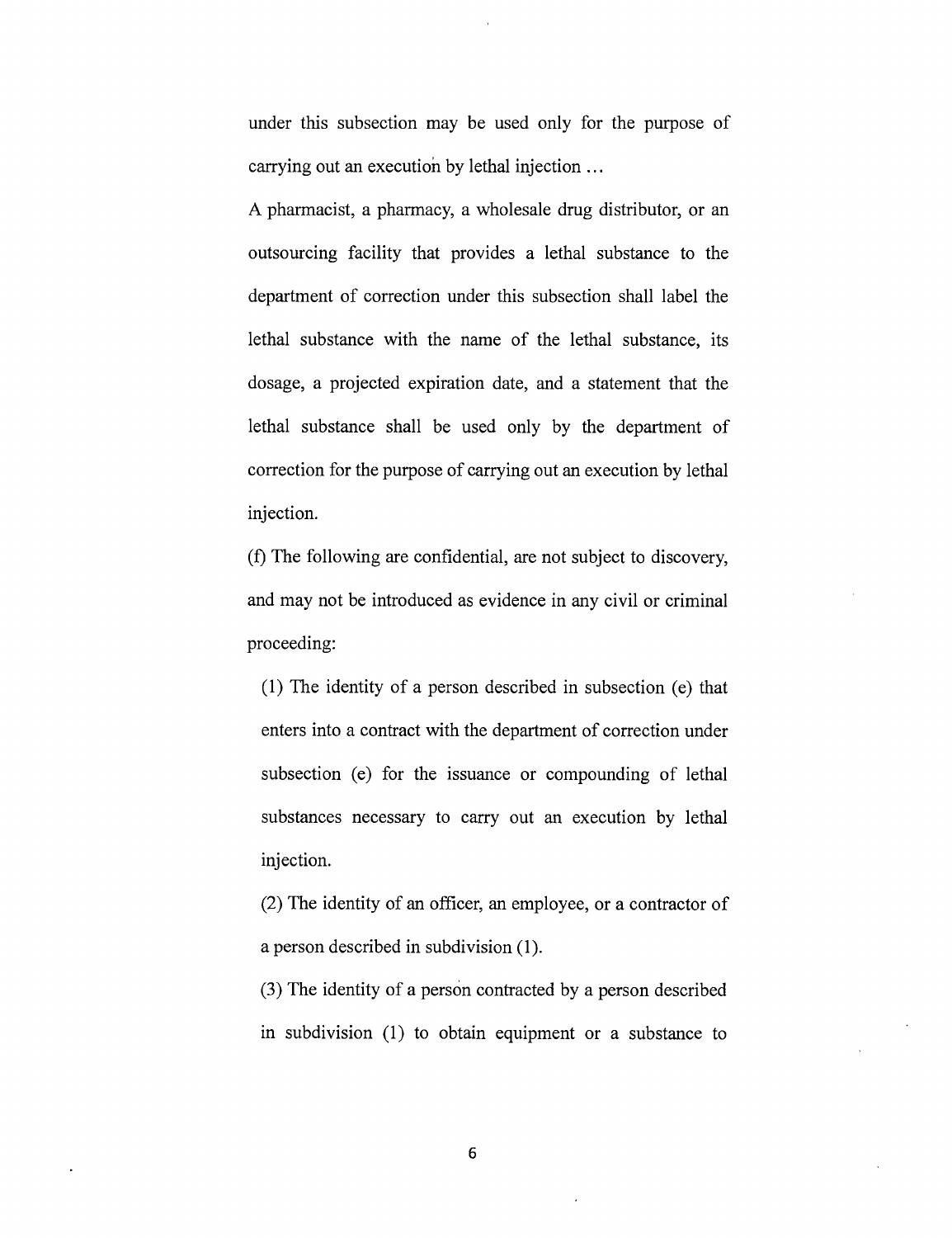facilitate the compounding of a lethal substance described in subsection  $(e)$  ...

This subsection applies retroactively to any request for information, discovery request, or proceeding, no matter when made or initiated. Ind. Code *§* 35-38-6-l(e)-(f). These subsections constitute the Statute.

- 21. The Department filed its Motion to Modify the Summary Judgment Order on June 16, 2017, arguing that Indiana Code section 35-38-6-1, as amended and retroactively applied, designates as confidential the information sought by Toomey in the Complaint. The Department further argued that because the law had been changed since the Court issued its summary judgment in a manner that affects the substance of the order, that order should be modified to comply with the current law concerning the confidentiality of execution drug suppliers and manufacturers.
- 22. On February 22, 2018, Toomey filed her Response Opposing the Department's Motion to Modify the Judgment, in which she (1) raised four constitutional challenges to the Statute, (2) argued that the items sought in the Complaint were not covered by the Statute, and (3) argued that modification of the summary judgment order was not proper under the Indiana Trial Rules.
- 23. The Department filed a Reply Brief in support of its Motion to Modify on May 14, 2018, addressing each of the challenges raised in Toomey's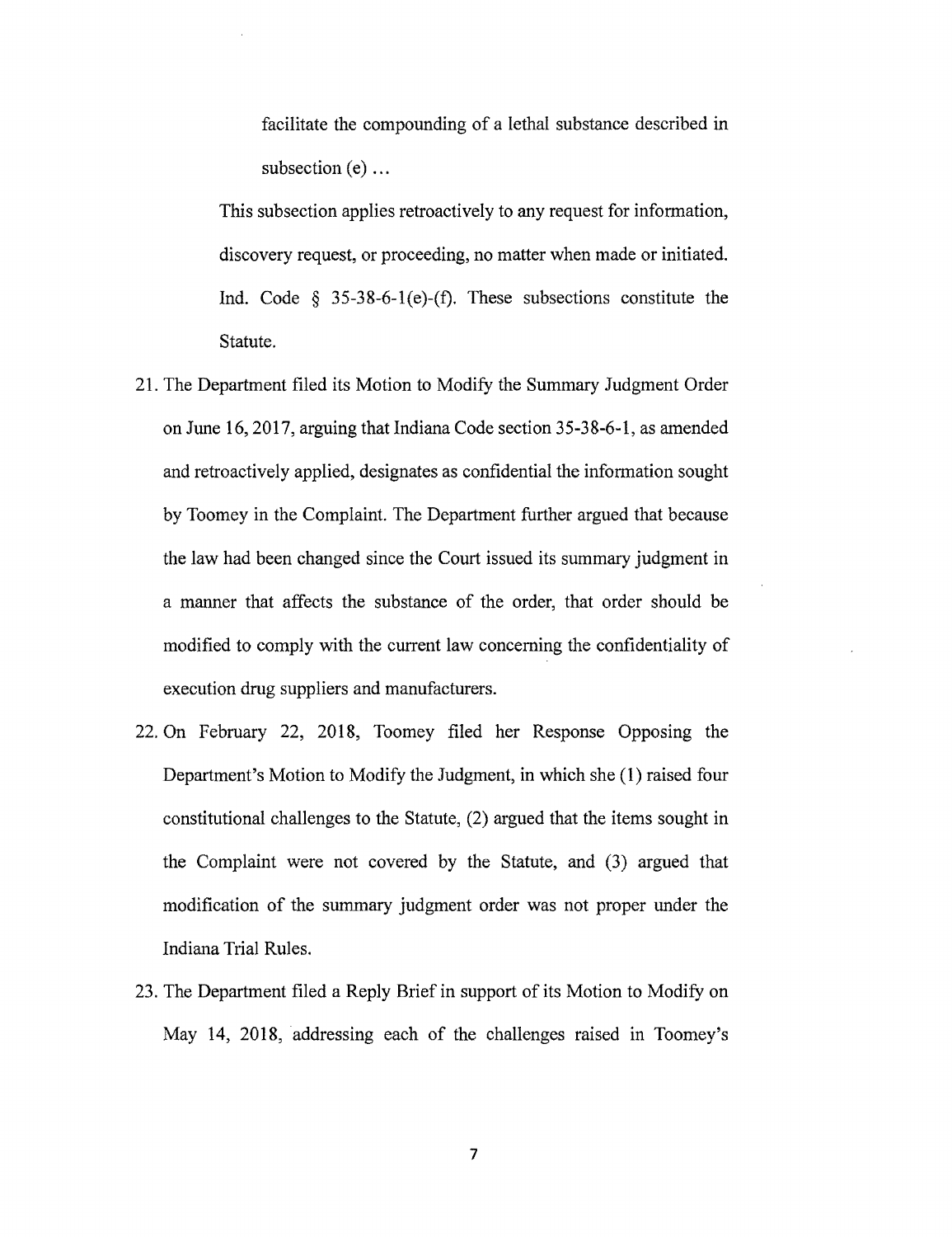response. The Court heard oral argument from both parties on September 20, 2018.

- 24. On November 29, 2018, the Court denied the Department's Motion to Modify this Court's October 24, 2016 Summary Judgment Order.
- 25. After an agreed Continuance, the Court heard evidence and testimony on Toomey's Fee Petition Pursuant to I.C. 5-14-3-9 on February 21, 2019.

#### **DISCUSSION**

- 26. The Court carefully examined Toomey's witnesses' testimony to judge their credibility and finds those witnesses testimony at the February 21, 2019 hearing credible. The Court notes the Department did not call any witnesses to testify at the February 21, 2019 hearing on Toomey's Fee Petition.
- 27. In addition, the Court has carefully reviewed all filings regarding Toomey's Fee Petition including the Department's Response as well as Toomey's Supplemental Fee Petition filed March 4, 2019 that was without objection.
- 28. Toomey submitted her initial fee petition on November 23, 2016, requesting an award of attorney fees incurred as of that date. The two subsequent fee petitions were following the Court's denial of the Department's Motion to Modify this Court's Summary Judgment Order dated November 29, 2018.
- 29. The Court has carefully considered I.C.  $5-14-3-9(i)$ , "in any action filed under this section, a court shall award reasonable attorney's fees, court costs, and other reasonable expenses of litigation to the prevailing party if: (1) the plaintiff substantially prevails; or (2) the defendant substantially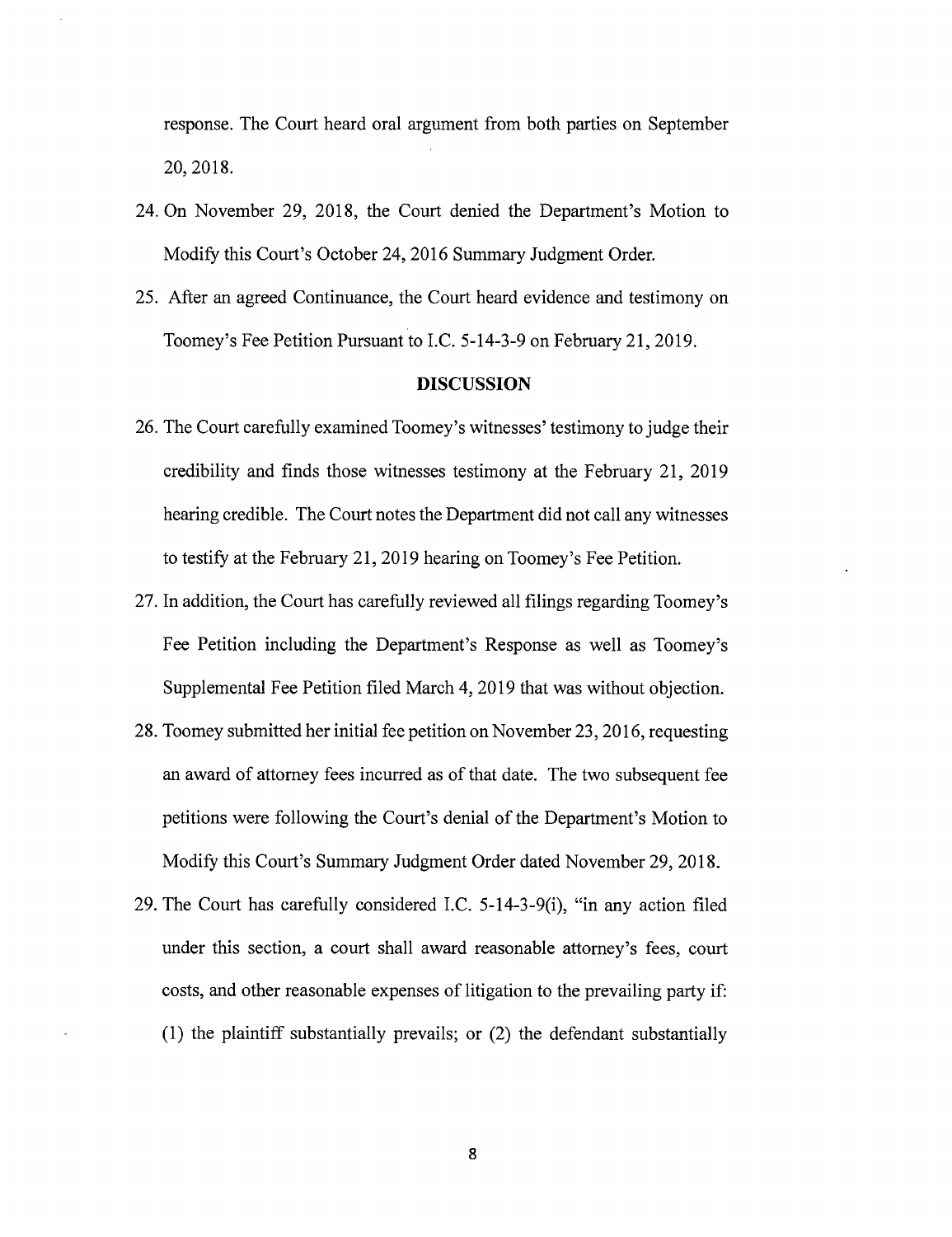prevails and the court finds the action was frivolous or vexatious". The Court has researched related Indiana Case Law.

- 30. In fact, LC. 5-14-3-9(i), "[t]heAPRAmandates an award of attorney fees to a plaintiff who 'substantially prevails' if that party has first sought an advisory opinion from the public access counselor." *Shephard Props. Co. v. lnt'l Union ofPainters* & *Allied Trades,* 972 N.E. 2d 845, 852 (Ind. 2012) (emphasis added); *see also Indianapolis Newspapers v. Ind. State Lottery Commission,* 739 N.E.2d 144, 156 (Ind. Ct. App. 2000) (finding and award of attorney fees is mandatory when the requirements of the statute or met).
- 31. In this case Toomey did first seek an advisory opinion from the Indiana Public Access Counselor and prevailed. Toomey prevailed on the Court's Summary Judgment Order dated October 24, 2016 as well as the Court's Order Denying the Department's Motion to Modify Summary Judgment dated November 29, 2018.
- 32. The Department argues that Toomey did not prevail and had an unsuccessful attempt in 2018 to force the public disclosure of e-mails and legislative materials.
- 33. Ifthe Department had not gone to the General Assembly without knowledge to Toomey or the Court to get a retroactive statute to essentially vacate this Court's Order for Summary Judgment dated October 24, 2016 in favor of Toomey and file an improper appeal to the Indiana Court of Appeals and the Indiana Supreme Court to prolong the Attorney Fee hearing, then Toomey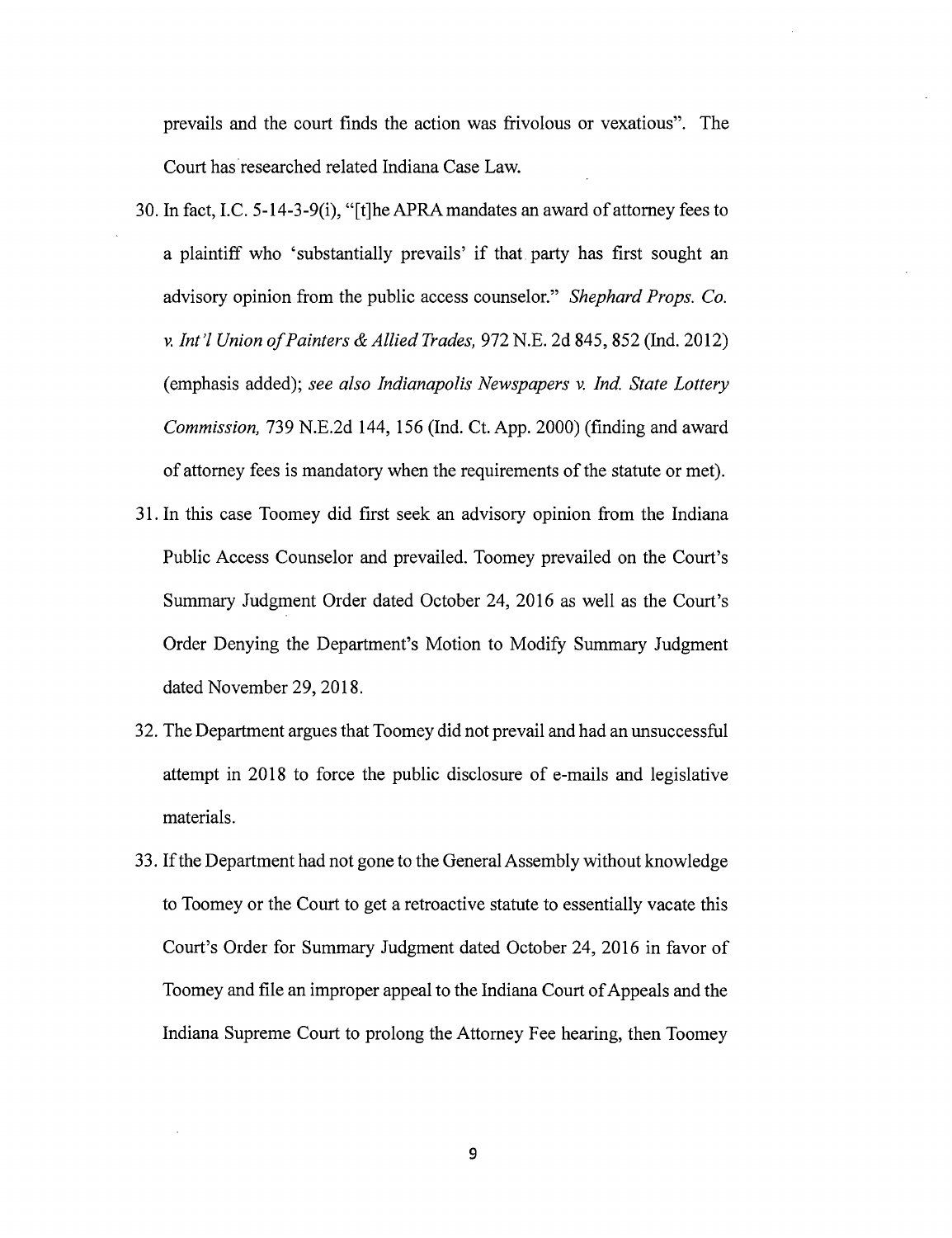would not have needed to file its pleading to force the public disclosure of e-mails and legislative materials.

- 34. The Court finds the Department's argument fails. As such, the Court finds that Toomey substantially prevailed for the Court to award reasonable attorney fees, court costs, and other reasonable expenses of litigation.
- 35. The Court now moves to Rule l.5(A) of the Indiana Rules of Professional Conduct and relevant Indiana Case Law. The Court has carefully reviewed all elements of this rule and the testimony of Toomey's witnesses as well as all of Toomey's exhibits. The Department failed to present any witness testimony or exhibits on their behalf at the evidentiary hearing. The Department only cross examined Toomey's witnesses and gave opening and closing arguments.
- 36. The Court notes at the evidentiary hearing that the Department stated it credits Toomey's attorneys on their billing statements, and the Court concurs. Furthermore, at the evidentiary hearing the Department did not state specific issues or objections to Toomey's billings accuracy.
- 37. The Department at the February 21, 2019 witness testimony hearing did object to the pre-judgment interest Toomey requested and the travel expenses, hourly rates of both firms representing Toomey.
- 38. The Department argued in closing a fair fee for Toomey was in the range of \$325, 000 to \$375,000.
- 39. Toomey, the Plaintiff, is a partner at the Washington D.C. law firm Lewis Baach Kaufmann Middlemiss PLLC ("Lewis Baach"). Toomey was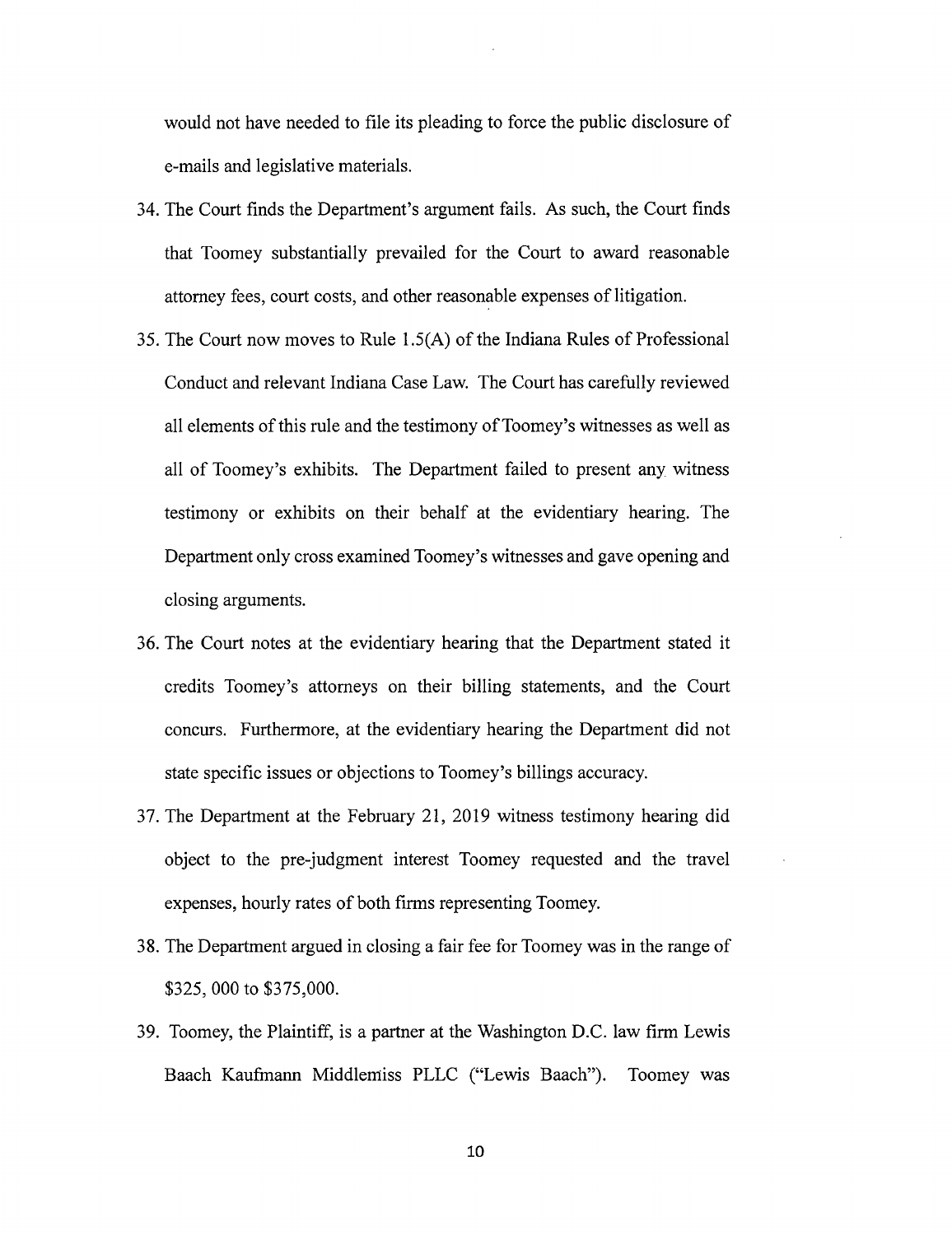represented by Lewis Baach and the Indianapolis law firm of Plews Shadley Racher & Braun LLP ("Plews Shadley").

- 40. Toomey is an attorney and chose to use her law firm she is a partner at in Washington D.C. for the APRA request. This is different than a nonattorney choosing to retain expensive counsel outside of the state of Indiana. Not to mention a simple APRA request turned into major litigation given the Department's handling of this case.
- 41. The Department's argument regarding the Lewis Baach's unnecessarily expensive rates fails.
- 42. Plews Shadley was hired in 2014 as local counsel and reviewed everything. Plews Shadley did not do the depositions or do oral argument for the initial Summary Judgment. After the Departments Motion to Modify the Summary Judgment Plews Shadley became the lead counsel.
- 43. Lewis Baach attorney Jeff Robinson assisted Toomey all of her APRA requests. He was experienced with lethal injections. It was not unreasonable for Toomey to retain him. He as was the attorney in Toomey's firm that drafted the Complaint in the Marion Circuit Court and conducted the oral argument for the Department's Motion for Summary Judgment which Toomey prevailed.
- 44. Attorney Robinson helped to prepare the initial fee request for Toomey's request for attorney fees that the Court set for a hearing in the Order Denying the Department's Motion for Summary Judgment.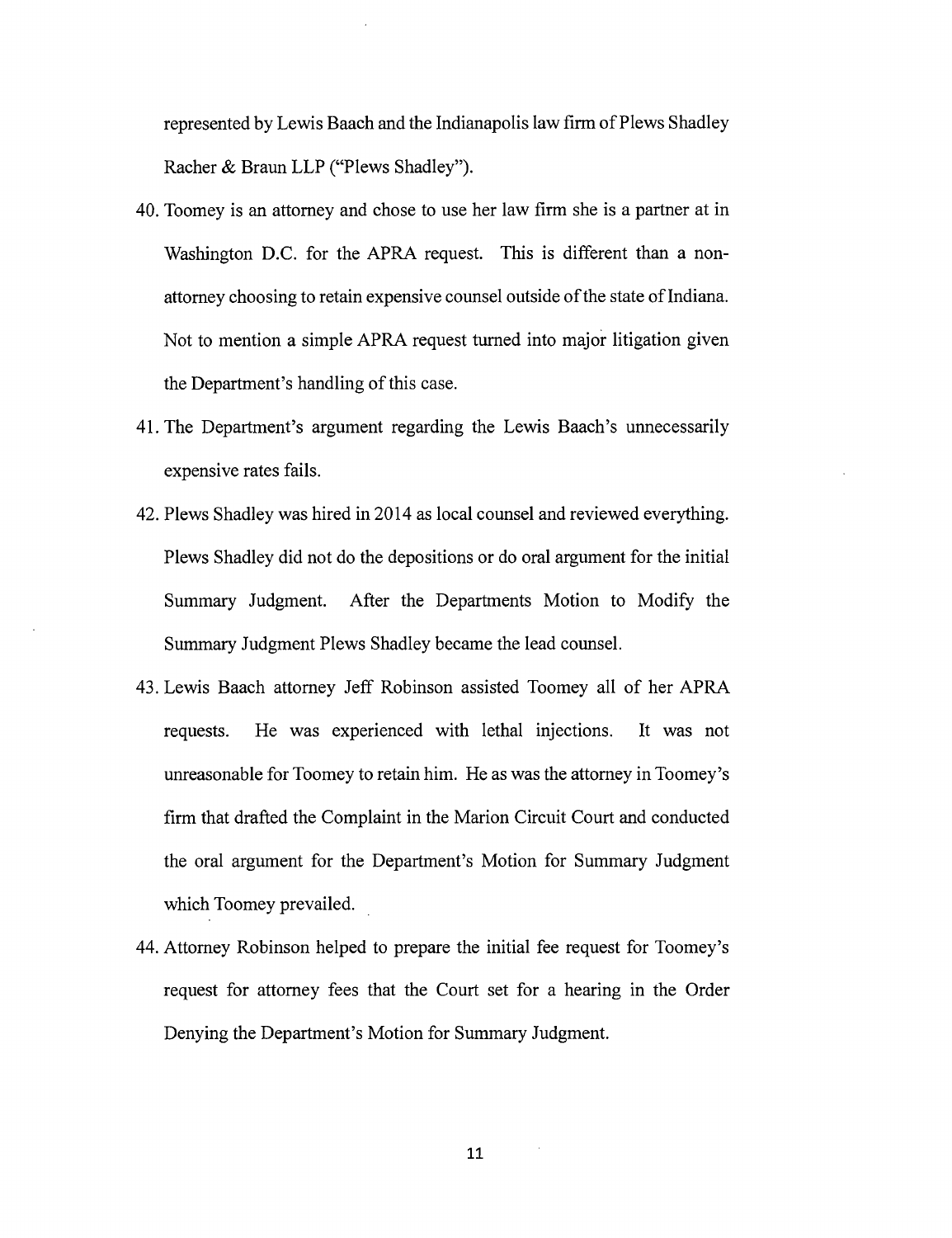- 45. Attorney Robinson took a back seat and was not active once the Department filed the appeal and matters thereafter. He was not experienced in appellate law or constitutional arguments.
- 46. The Court notes that it required Attorney Robinson to attend the evidentiary hearing on Toomey's Fee Petition in Indianapolis. The Court has broad discretion in awarding attorney fees. The Court wanted to make sure the Court could properly judge his credibility in person instead of a telephonic appearance given the amount of Attorney fees being requested along with his hourly rate as a Washington D.C. attorney on this case.
- 47. Toomey was an attorney and partner in Washington D.C. at the firm of Lewis Baach when she did the initial APRA request to the Department regarding the lethal injections in Indiana.
- 48. The Department argues that the hourly rates of the Lewis Baach firm are not at the local rate of Indianapolis and suggests their rates are inflated. The Department further argues this Court should follow the "Ken Faulk" of the ACLU rate of the Indiana Southern District, Federal Court.
- 49. Ken Faulk is an attorney for the ACLU a non-for-profit organization. Toomey is an attorney for a private law firm in Washington D.C. from the start of her initial APRA request. There is no "Ken Faulk" rule in the Indiana state case law.
- 50. The Department also argues that the travel expenses of Lewis Baach should not be granted by the Court.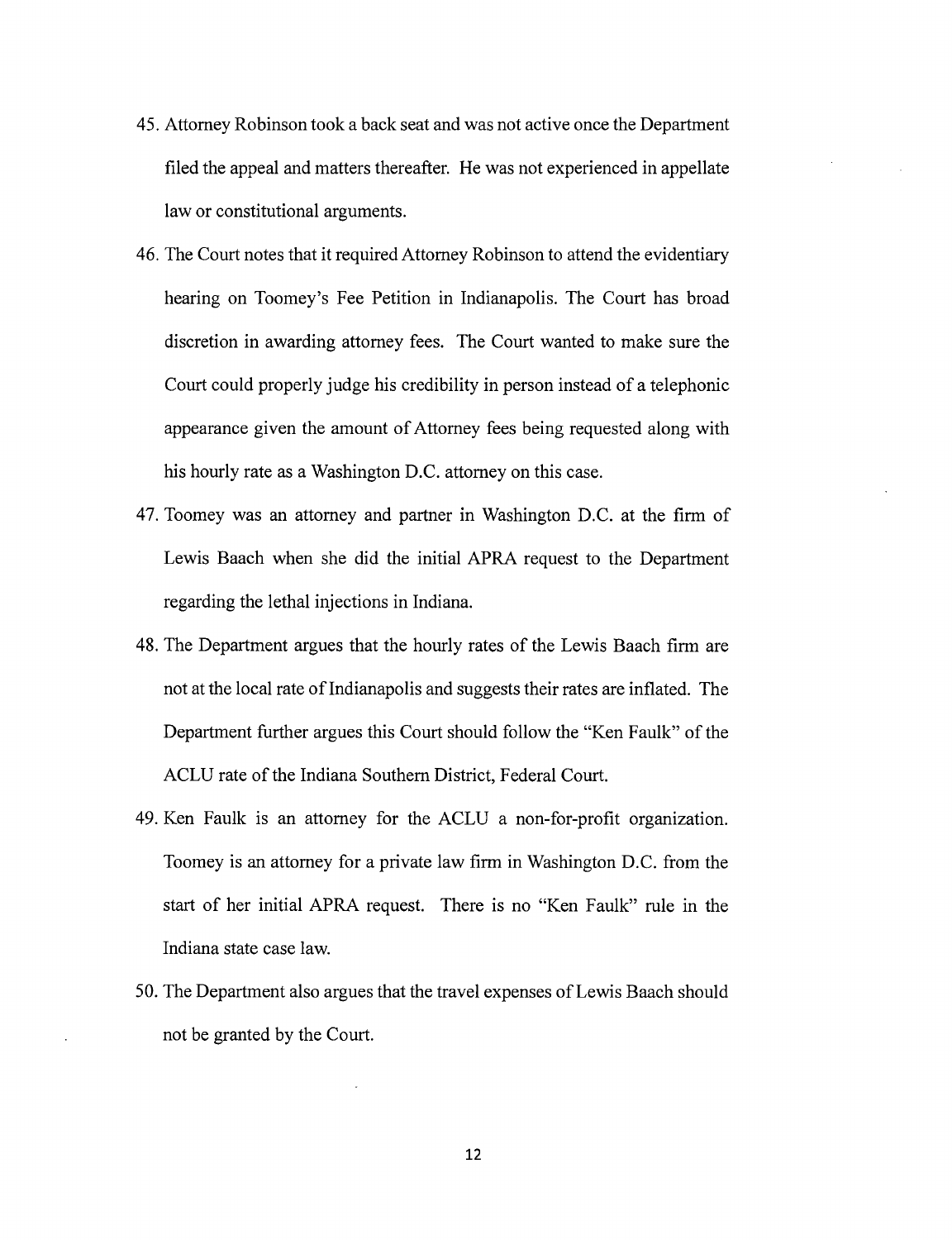- 51. The Department only gave oral argument and did not have any witnesses for testimony regarding its argument objecting to the hourly rates and travel expenses. Toomey on the other hand did present testimony for the hourly rates of both firms representing Toomey and the travel expenses.
- 52. Toomey retaining her firm with the Washington D.C. hourly rates and the travel expenses are reasonable given the history of this case and the relationship Toomey had with her firm at the start of this APRA request.
- 53. Toomey presented witness testimony of the reasonableness of Plews Shadley's hourly rates as reasonable, and the Court found the testimony credible.
- 54. The Department objects to Toomey's request of pre-judgment interest. The Court is not persuaded by the Department's sovereign immunity argument. The Court agrees with Toomey that sovereign immunity does not apply to an APRA request.
- 55. However, the Court has carefully considered Toomey's request for prejudgment interest and the related case law Toomey presented.
- 56. This case is regarding an APRA case that went in a very complicated direction the Department created given the procedural history.
- 57. Toomey filed a Petition for Fees pursuant to I.C.5-14-3-9. Toomey argues that pre-judgment interest is a request for additional damages or expenses. The cases Toomey has cited to the Court are not applicable for an APRA request under LC. 5-14-3-9.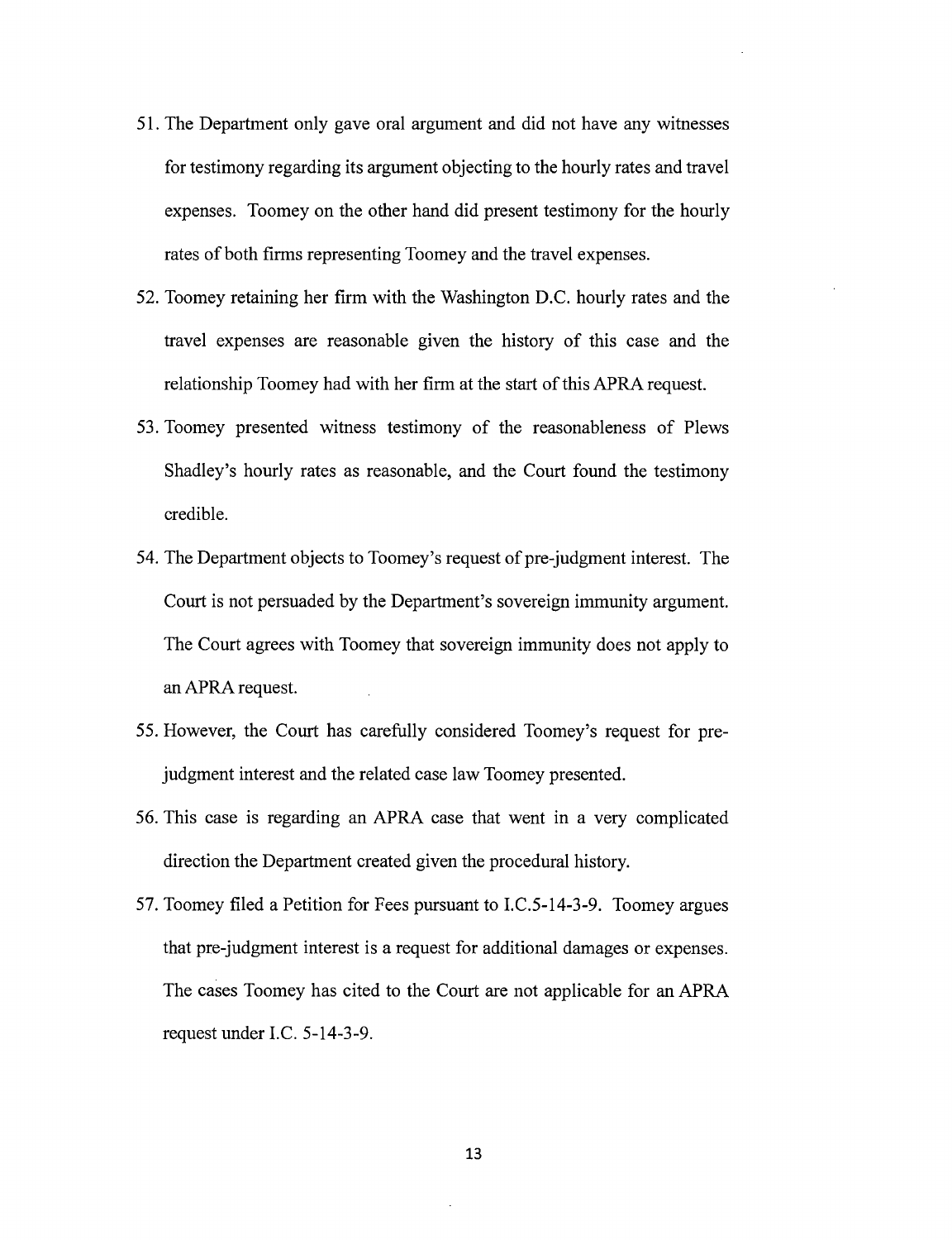- 58. The cases Toomey has presented to the Court are regarding damages and not attorney fees with a pre-judgment interest award on attorney fees. The APRA requests have a specific statute giving the Court how to handle attorney fees, court costs and other reasonable expenses of litigation.
- 59. LC. 5-14-3-9 does specifically states an award of attorney fees, but it does not specifically state if attorney fees are awarded then pre-judgment interest can be awarded.
- 60. The Court does not find that pre-judgment interest under the APRA statute is an "other reasonable expenses of litigation to the prevailing party". The Court considers other reasonable expenses of litigation like travel expenses.
- 61. Toomey's argument for pre-judgment interest on their attorney fees fails.
- 62. The Court, after carefully considering the APRA request statute and the related case law, finds Toomey's request for pre-judgment interest in this APRA request is not reasonable for additional damages or other reasonable expenses of litigation. Pre-Judgment interest is not reasonable for the Court to grant in this APRA case.

## **JUDGMENT**

- 63. Toomey has met the burden for an award of attorney fees. Toomey's attorney fees and costs are reasonable given the procedural history of this APRA request for the lethal injection information.
- 64. The Department in its actions going to the General Assembly to successfully obtain a retroactive statute without advising the Court and Toomey after the Court issued its Summary Judgment Order October 24,